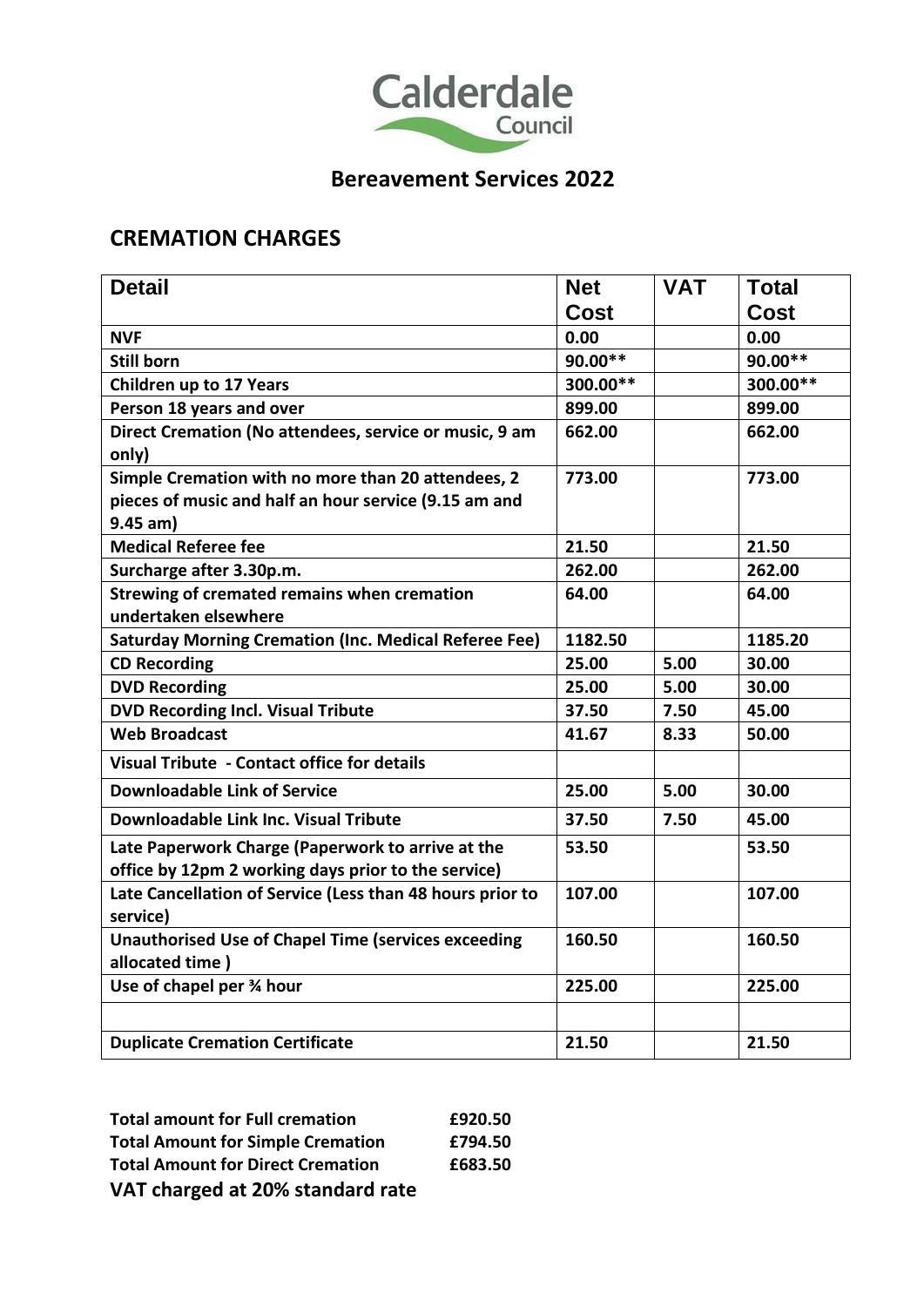#### **CEMETERIES CHARGES**

| <b>Detail</b>                                                                      | <b>Net Cost</b> | Vat   | <b>Total cost</b> |
|------------------------------------------------------------------------------------|-----------------|-------|-------------------|
| Exclusive Right of Burial - Half a space (Pre<br>Purchase)                         | 681.00          |       | 681.00            |
| Exclusive Right of Burial - Adult grave * (Pre<br><b>Purchase) 75 Years</b>        | 1364.00         |       | 1364.00           |
| <b>Exclusive Right of Burial - Adult Grave *(Pre</b>                               | 1016.00         |       | 1016.00           |
| <b>Purchase) Natural Burials</b>                                                   |                 |       |                   |
| <b>New Grave with 1 Interment</b>                                                  | 2227.00         |       | 2227.00           |
| <b>New Grave with 2 Interments</b>                                                 | 2518.00         |       | 2518.00           |
| <b>New Grave with 3 Interments</b>                                                 | 2809.00         |       | 2809.00           |
| <b>New Grave with 4 Interments</b>                                                 | 3100.00         |       | 3100.00           |
|                                                                                    |                 |       |                   |
| <b>Interment Fee Foetal Remains/Still Born (Hospital</b><br><b>Burials)</b>        | 91.00**         |       | 91.00**           |
| Interment Fee $-1-18$ years                                                        | 267.00**        |       | 267.00**          |
| <b>Interment Fee Foetal Remains/Still Born</b>                                     | 160.00**        |       | 160.00**          |
| Cemetery Works Fee - Adult (Re-open only &<br>Public)                              | 863.00          |       | 863.00            |
| <b>Extra Depth Fee (pre-purchased graves) Per Depth</b>                            | 291.00          |       | 291.00            |
| <b>Interment of Cremated Remains</b>                                               | 128.00          |       | 128.00            |
| <b>Concrete Pathway Around Grave</b>                                               | 214.00          |       | 214.00            |
| <b>Exhumation of cremated remains</b>                                              | 128.00          |       | 128.00            |
| <b>Exhumation of deceased body</b>                                                 | 1016.00         |       | 1016.00           |
| Additional fee for out of hours interment (after<br>3pm and weekends/Bank Holiday) | 278.00          |       | 278.00            |
| <b>Burial/Interment Service Beyond Pre Booked</b><br><b>Service Time</b>           | 112.00          |       | 112.00            |
| <b>Cemetery Works Fee Including Bricking for 1</b><br>Chamber                      | 1455.00         |       | 1455.00           |
| <b>Bricking for Additional Chambers</b>                                            | 330.00          | 66.00 | 396.00            |
| Bricking Half Space for Infant - 9 Years                                           | 236.00**        | 47.20 | 283.00**          |
| <b>Bricking for Half Chamber (ashes)</b>                                           | 236.00          | 47.20 | 283.00            |
|                                                                                    |                 |       |                   |
| <b>Transfer of ERB Ownership</b>                                                   | 20.00           |       | 20.00             |
| <b>Duplicate Grave Deed</b>                                                        | 20.00           |       | 20.00             |
| <b>Grave Planting</b>                                                              | 80.00           |       | 80.00             |
| <b>Assignment Administration</b>                                                   | 25.00           |       | 25.00             |

**For Out of District Burials an additional charge of £650 will be payable.**

**NB: The Cemetery works fee (was the interment fee) compromises of varying works which include Digging of the grave either by hand or excavator, preparation of the grave ready for burial, staff on site to oversee the burial for Health and Safety reasons, staff assistance with machinery if required, tidy round after the burial has taken place and to resolve any issues that may occur at the time of burial**

**\*\* Fee claimed back from Children's Funeral Fund and not charged to Funeral Director/Family**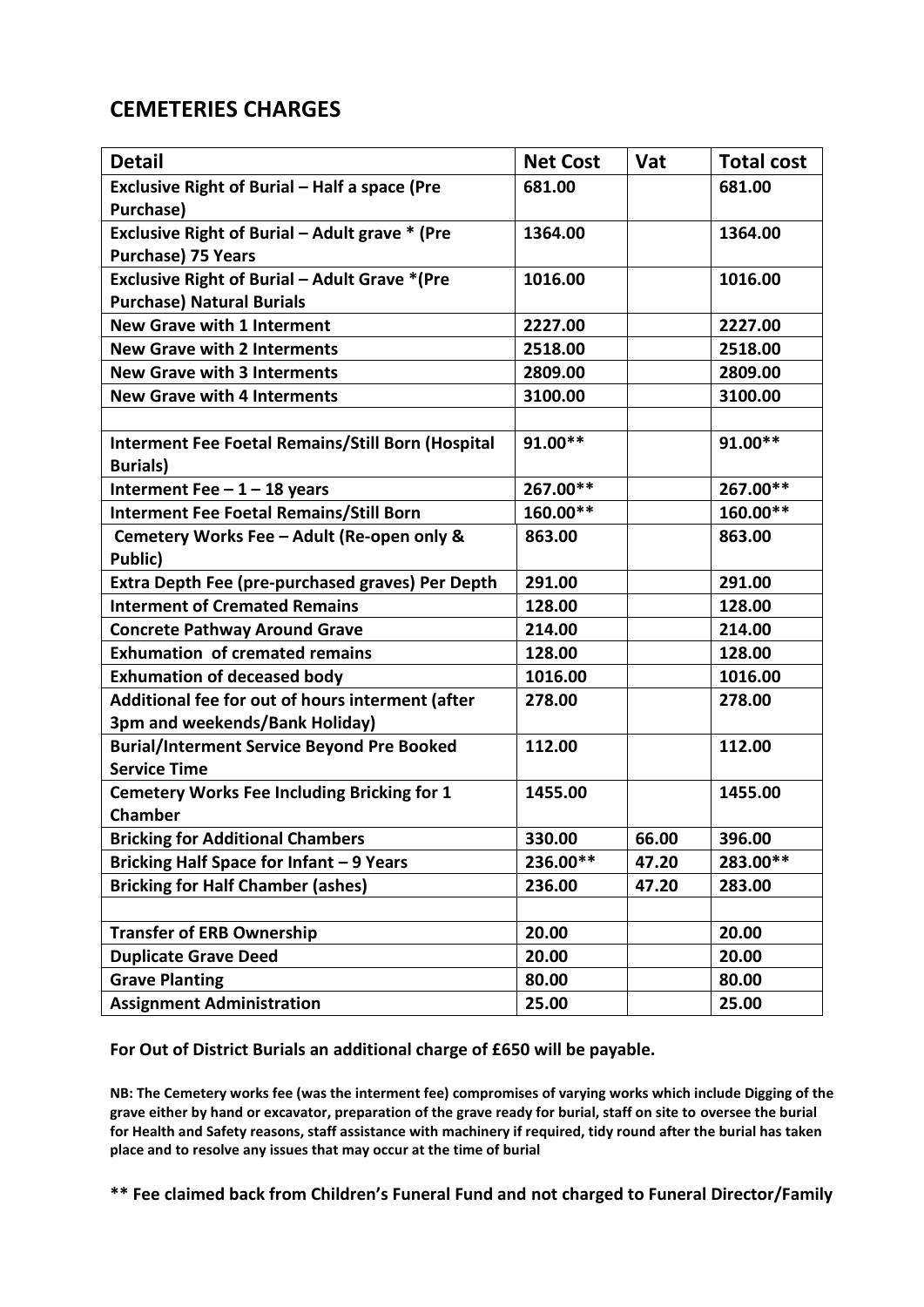| <b>CEMETERIES GARDEN OF REMEMBRANCE</b> |        |        |        |
|-----------------------------------------|--------|--------|--------|
| <b>CHARGES</b>                          |        |        |        |
| <b>Exclusive Right of Burial</b>        | 193.00 |        | 193.00 |
| <b>Interment of cremated remains</b>    | 128.00 |        | 128.00 |
|                                         |        |        |        |
| <b>Brass Plaque</b>                     | 356.67 | 71.33  | 428.00 |
| Granite Plaque incorporating a vase     | 530.84 | 106.16 | 637.00 |
| <b>Replacement Brass Plaque</b>         | 135.84 | 27.16  | 163.00 |
| Replacement granite plaque              | 290.00 | 58.00  | 348.00 |

### **CEMETERIES MEMORIAL**

| <b>Detail</b>                                            | <b>Net</b> | <b>VAT</b> | <b>Total Cost</b> |
|----------------------------------------------------------|------------|------------|-------------------|
|                                                          | Cost       |            |                   |
| Permit to erect headstone on adult grave                 | 127.00     |            | 127.00            |
| Permit to erect kerbs on adult grave                     | 150.00     |            | 150.00            |
| Permit to erect headstone on infant/childs grave         | 0.00       |            | 0.00              |
| Permit to erect kerbs on infant/childs graves            | 0.00       |            | 0.00              |
| Permit to erect headstone on double grave space          | 211.00     |            | 211.00            |
| Permit to erect kerbs on double grave                    | 200.00     |            | 200.00            |
| Permit to place memorial vase                            | 108.00     |            | 108.00            |
| Permit to place flat tablet                              | 60.00      |            | 60.00             |
| Permit to place raised tablet                            | 97.00      |            | 97.00             |
| Permit to place additional inscription                   | 55.00      |            | 55.00             |
| <b>Temporary Wooden Cross</b>                            | 69.00      |            | 69.00             |
| <b>Cover Slab</b>                                        | 146.00     |            | 146.00            |
| <b>Removal of Headstone by CMBC</b>                      | 95.00      |            | 95.00             |
| <b>Removal of Kerbs by CMBC</b>                          | 95.00      |            | 95.00             |
| <b>Removal of Head and Kerbs by CMBC</b>                 | 140.00     |            | 140.00            |
| <b>Reinstate Head and Kerbs</b>                          | 250.00     |            | 250.00            |
| <b>Reinstate Headstone</b>                               | 150.00     |            | 150.00            |
| <b>Reinstate Kerb Set</b>                                | 150.00     |            | 150.00            |
| <b>Memorial Plaque for Public Infant Grave (old)</b>     | 79.17      | 15.83      | 95.00             |
| <b>Individual Stone Marker</b>                           | 191.67     | 38.33      | 230.00            |
| <b>Granite Plaque and Marker for Public Infant Vault</b> | 150.00     | 30.00      | 180.00            |
| <b>Cemetery Bench</b>                                    | 1560.00    | 390.00     | 1950.00           |
| Ash Vault (25 Yr Lease)                                  | 1166.67    | 233.33     | 1400.00           |

# **Permit fees are only charged for E.R.B. prior to 1.1.2004**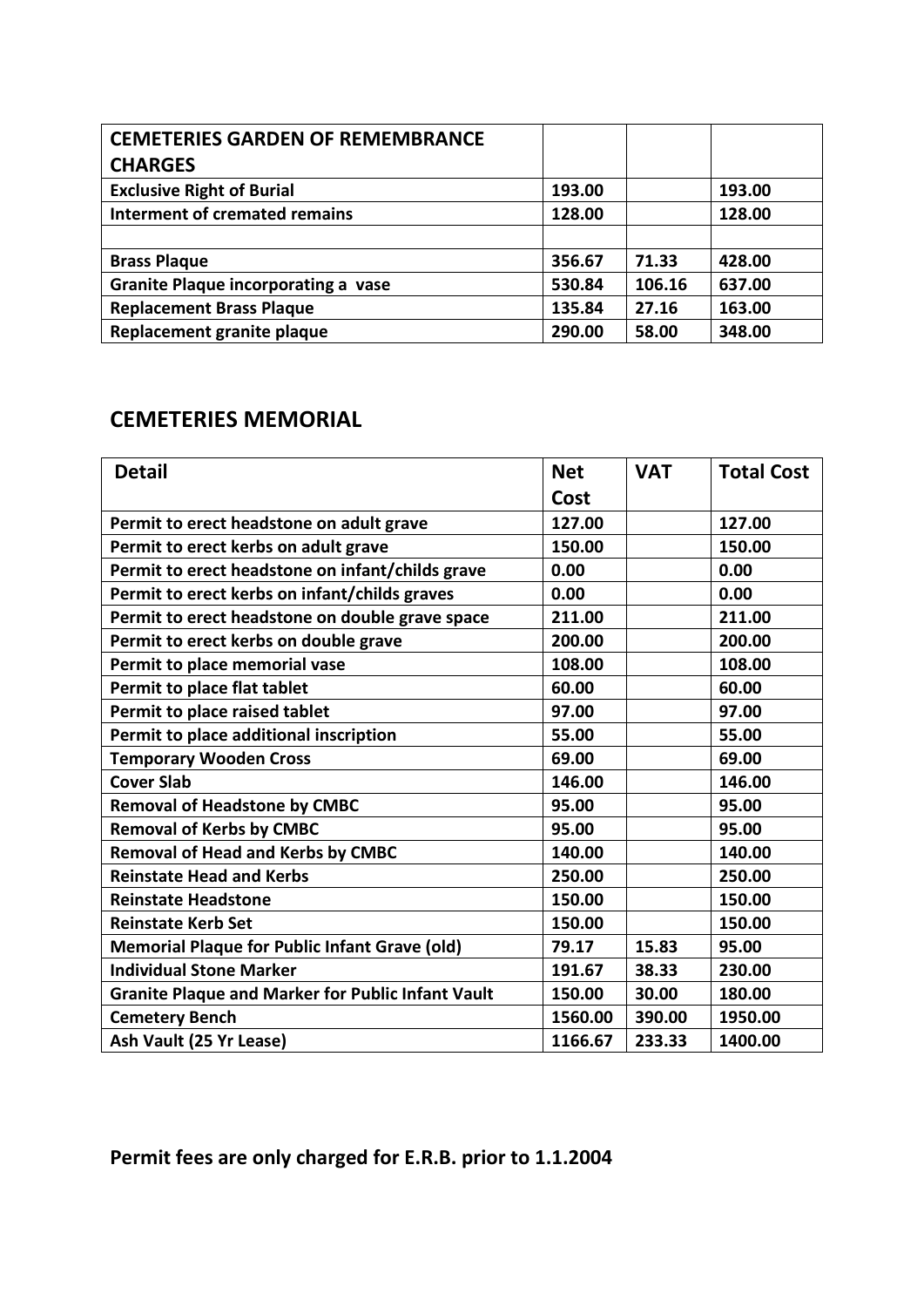## **BOOK OF REMEMBRANCE**

| <b>Detail</b>                    | <b>Net Cost</b> | <b>VAT</b> | <b>Total</b> |
|----------------------------------|-----------------|------------|--------------|
| <b>BOOK OF REMEMBRANCE</b>       |                 |            |              |
| 2 line entry                     | 83.34           | 16.66      | 100.00       |
| 5 line entry                     | 125.00          | 25.00      | 150.00       |
| 8 line entry                     | 166.67          | 33.33      | 200.00       |
| 5 lines - floral motif or emblem | 183.34          | 36.66      | 220.00       |
| 8 lines – floral motif or emblem | 208.34          | 41.66      | 250.00       |

## **PET MEMORIALISATION**

| <b>Pet Memorial Card 2 Line Entry</b>         | 33.34  | 6.66  | 40.00  |
|-----------------------------------------------|--------|-------|--------|
| Pet Memorial Card 2 Line Entry and a Portrait | 83.34  | 16.66 | 100.00 |
| <b>Pet Memorial Card 5 Line Entry</b>         | 41.67  | 8.33  | 50.00  |
| Pet Memorial Card 5 Line Entry and a Portrait | 125.00 | 25.00 | 150.00 |

### **CREMATORIUM MEMORIALISATION**

| <b>Ash Vault</b>                                   | 1166.67 | 233.33 | 1400.00    |
|----------------------------------------------------|---------|--------|------------|
| <b>Private Memorial Garden</b>                     | 1166.67 | 233.33 | 1400.00    |
| <b>Granite Bench</b>                               | 1083.34 | 216.66 | 1300.00    |
| <b>Wooden Bench</b>                                | 1000.00 | 200.00 | 1200.00    |
| <b>Standard Rose (only available Nov-March)</b>    | 708.34  | 141.66 | 850.00     |
| <b>Columbarium Placement and Plaque</b>            | 416.67  | 83.33  | 500.00     |
| <b>Chapel Lawn Rose (only available Nov-March)</b> | 354.17  | 70.83  | 425.00     |
| <b>Kerb Plaque and Vase</b>                        | 291.67  | 58.33  | 350.00     |
| <b>Tower Plaque</b>                                | 291.67  | 58.33  | 350.00     |
| <b>Infant Tower Plaque</b>                         | 291.67  | 58.33  | 350.00     |
| <b>Wishing Well Plaque</b>                         | 291.67  | 58.33  | 350.00     |
| <b>Sun Dial Plaque</b>                             | 291.67  | 58.33  | 350.00     |
| <b>Bird Bath Plaque</b>                            | 291.67  | 58.33  | 350.00     |
| <b>Rose Garden Memorial Wall</b>                   | 166.67  | 33.33  | 200.00     |
| <b>Granite Memorial Tree Plaque</b>                | 166.67  | 33.33  | 200.00     |
| <b>Photo Plaque</b>                                |         |        | <b>POA</b> |
| <b>New Boulder and Large Plaque</b>                | 266.67  | 53.33  | 320.00     |
| Replacement Plaque - Kerb/Rose                     | 125.00  | 25.00  | 150.00     |
| Replacement Plaque - Garden/Tree (Granite)         | 125.00  | 25.00  | 150.00     |
| Replacement Plaque - Ash Vault                     | 125.00  | 25.00  | 150.00     |
|                                                    |         |        |            |
|                                                    |         |        |            |